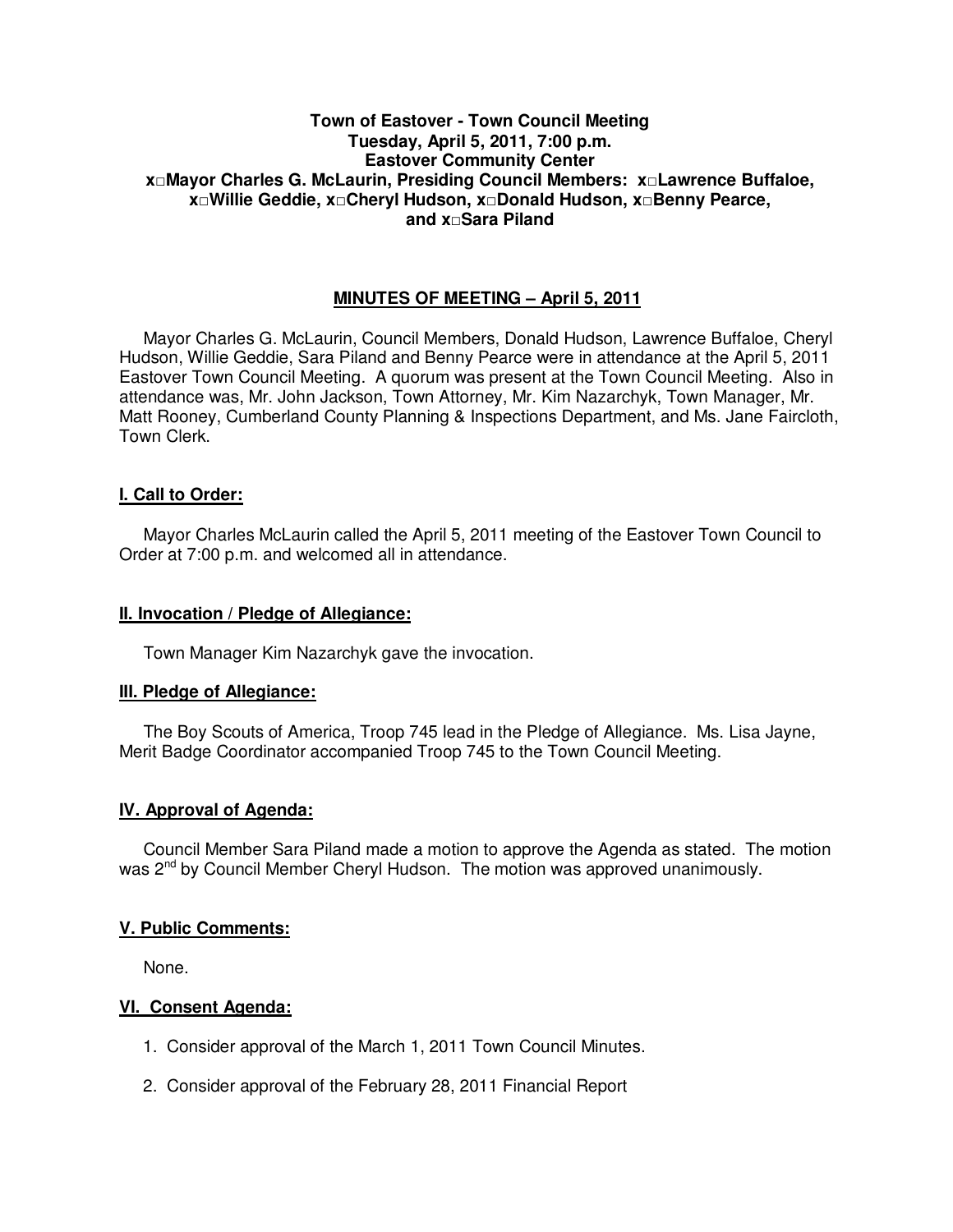3. Consider approval of the Budget Adjustment dated March 7, 2011.

Council Member Donald Hudson made a motion to approve the Consent Agenda as stated. The motion was  $2^{nd}$  by Council Member Lawrence Buffaloe. The motion was approved unanimously.

#### **VII. Proclamation: Multiple Sclerosis Awareness Week – March 14-20, 2011.**

 The Proclamation was read by Council Member Willie Geddie. Mr. Geddie also commented on the personal devastation Multiple Sclerosis (MS) can cause on a family, as he has a family member with MS.

### **VIII. Discussion Agenda:**

### **Agenda Item #1:**

### **Case No: 11-032. Consideration of the John & Linda Sanderson Property, Request for a C1(P) Site Plan Review, County Zoning Ordinance; Zoning: C1(P); Total Acreage 0.49 +/-; Location: 3876 Dunn Road. (Eastover)**

Mr. Matt Rooney from the Cumberland County Planning & Inspection Department briefed the Council on Case 11-032. He stated that the developer is requesting approval of two office buildings. The existing home is proposed to be converted into an office and there is a proposed future office building located toward the rear of the property. Mr. Rooney stated the plan is to convert the existing home in the first phase, with the construction of the proposed building and related off-street parking area to be constructed in the second phase at a later date. He said the property has 100.00 feet of road frontage along US HWY 301 (Dunn Road). This property has Eastover Sanitary District's water and sewer within the right-of-way of US HWY 301 (Dunn Road).

 Mr. Rooney stated that the conditions of approval, C1(P) site plan sketch, aerial photo and vicinity map are in your agenda books. There are 28 conditions listed in the Site Plan Review. Condition #19 concerned the Town Council. It reads as follows: Prior to submission for approval for recombination plat, a minimum of four foot wide concrete sidewalk must be constructed along US HWY 301 (Dunn Road). Section 2305, Sidewalks, County Subdivision Ordinance).

 The Town Council addressed concerns about the sidewalks. Several of the Council Members stated that the side walk should be put on the property owner's property, not on the State DOT property. If the sidewalks were put on the DOT property, the Town would have to be responsible and liable for the repairs of these sidewalks. Mr. Morgan Johnson Chairman of the Eastover Sanitary district agreed that the sidewalks should be on the property owner's property. He stated that there are water and sewer lines on both sides of Dunn Road. He also stated that this should be a consistent policy for all sidewalks in the Town.

 Mr. Sanderson property owner stated that he was willing to put the sidewalk on his property and assume responsibility and liability for the sidewalk.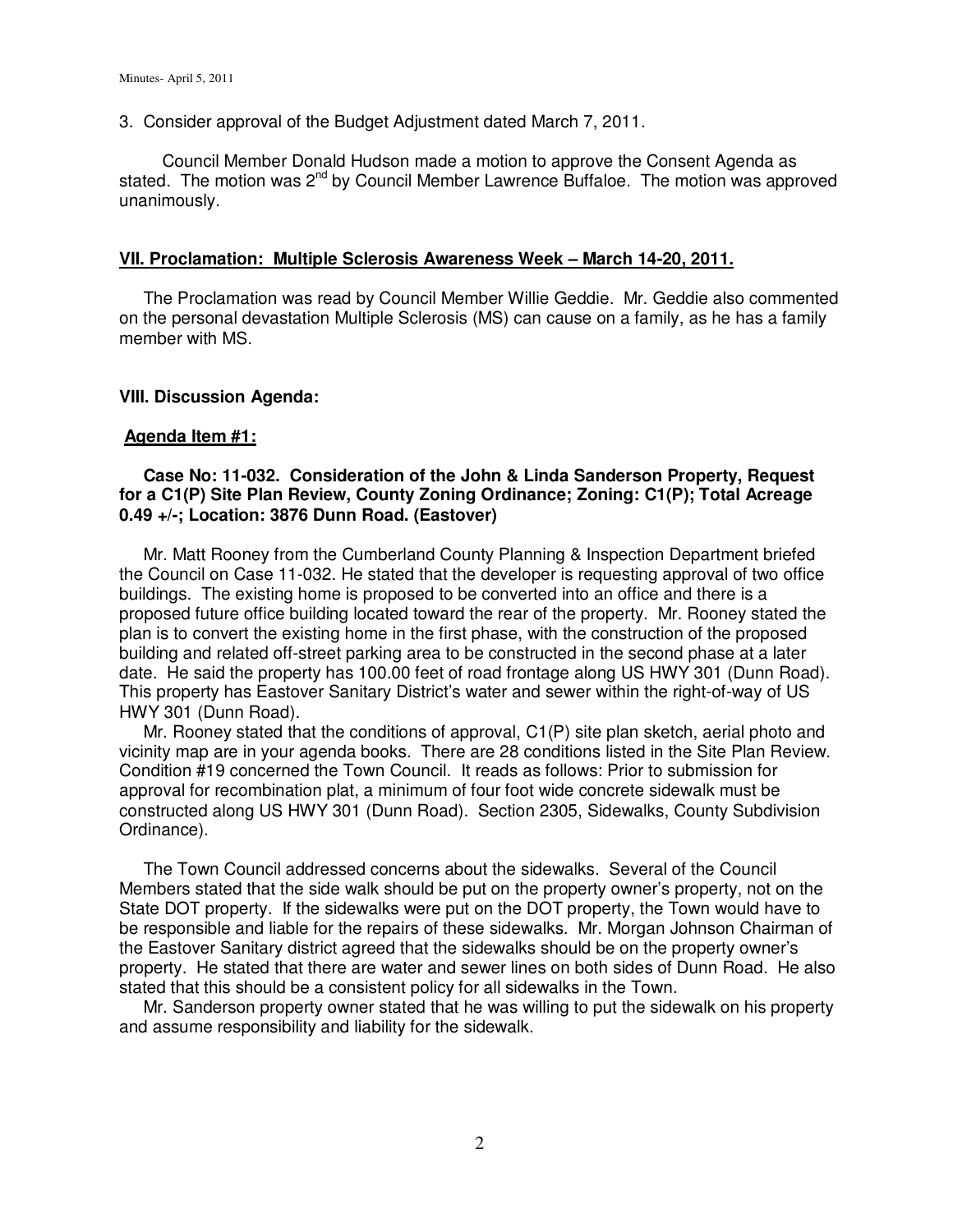Council Member Sara Piland made a motion to approve Case No. 11-032 zoned C1(P) with conditions. The motion was  $2^{nd}$  by Council Member Donald Hudson. The motion was approved unanimously.

### **Agenda Item #2:**

### **Approval of Budget Amendment No. 2011-03.**

 Mr. Nazarchyk discussed Budget Ordinance Amendment No. 2011-03 with the Council. Mr. Nazarchyk requested to amend the General Fund; the expenditures are to be changed as follows:

| <b>Department</b>        |           | <b>Increase</b> | <b>Decrease</b> |
|--------------------------|-----------|-----------------|-----------------|
| Administration           | 10-420-00 | 40,500          |                 |
| Fire Department          | 10-530-00 | 23,220          |                 |
| <b>Street Department</b> | 10-560-00 | 6,990           |                 |
| Parks & Recreation       | 10-620-00 | 15,040          |                 |
| Total                    |           | 85,750          |                 |

 This will result in a net increase of \$85,750.00 in the expenditures of the General Fund. To provide the additional revenue for the above, the following revenues will be increased.

### **Revenues**

| <b>Property Taxes Current Year</b> | 10-301-00 | 24,700 |
|------------------------------------|-----------|--------|
| Taxes 1 <sup>st</sup> Prior Year   | 10-301-01 | 6,200  |
| Tax Penalties & Interest           | 10-317-00 | 1,500  |
| Interest on Investments            | 10-329-00 | 360    |
| <b>Local Option Sales Tax</b>      | 10-345-00 | 50,000 |
| Total                              |           | 85,750 |

The total General Fund Budget with amendment is \$1,368,192.

 Council Member Cheryl Hudson made a motion to approve the Budget Amendment No. 2011-03 as stated. The motion was  $2^{nd}$  by Council Member Willie Geddie. The motion was approved unanimously.

### **Agenda Item #3:**

### **Discussion concerning a sound system for the Town.**

 Mr Nazarchyk discussed purchasing a new sound system for the Town. He stated that three letters were sent out requesting bids to the following companies: (1) AVRyhthm Inc.; (2) Quality Sound & Video; (3) Brooks "Pro" Sound, Lighting & Video Inc. Only two companies submitted bids and are as follows: Quality Sound & Video at \$9,354.55, and Brooks "Pro"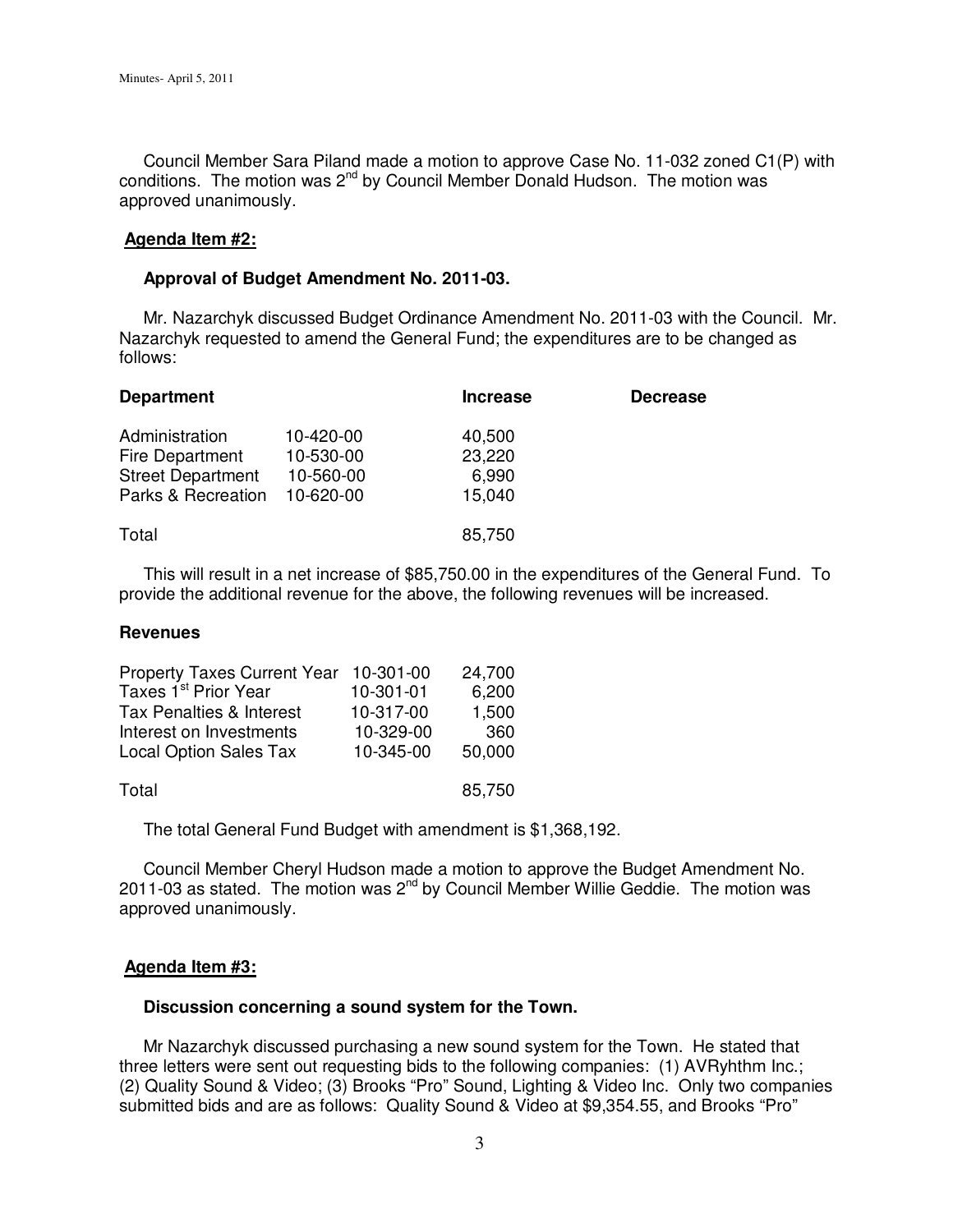Sound, Lighting & Video Inc. at \$6,025.32. Mr. Nazarchyk recommended Brooks "Pro" Sound, Lighting & Video Inc. as they were the lower bidder and a reputable company. Mayor McLaurin asked for Mr Nail's opinion as he is the Town's sound system person. Mr. Bob Nail stated that he highly recommended Brooks "Pro" Sound, Lighting & Video Inc.

 Council Member Benny Pearce made a motion to approve the purchase of a new sound system from Brooks "Pro" Sound, Lighting & Video Inc. The motion was 2<sup>nd</sup> by Council Member Lawrence Buffaloe. The motion was approved unanimously.

### **Agenda Item #4:**

### **Discussion of HVAC system replacement at Community Building.**

 Mr. Nazarchyk stated that he had send out letters requesting bids to four companies to replace the systems we currently have, which is a propane gas heat/electric air conditioning and two units. The companies are as follows, and include bids for two units: (1) Arnold Service Co. @ \$11,480, Trane 13 SEER; (2) Blackwell Heating @ \$11,719.11 Trane 2.5 ton; (3) Foust Heating & Air @ \$8,460, American Standard 13 SEER; and (4) Nathan's Heating @ \$8,870, Rudd 14 SEER. Mr. Nazarchyk recommended Foust Heating & Air at a cost of \$8,460 to replace existing units with same type, equipment (gas packs).

 Council Member Lawrence Buffaloe made a motion to approve the purchase of two American Standard13 SEER gas heating/electric air conditioning systems for the Eastover Community Center at a cost of \$8,460. The motion was  $2^{nd}$  by Council Member Benny Pearce. The motion was approved unanimously.

### **IX. Receive Mayors Update**:

 Mayor McLaurin stated that there will be a Community Watch Meeting at 7:00 p.m. on Monday, April 11, 2011 at the Community Center.

 Mayor McLaurin stated that there will be a Civic Club Meeting at 7:00 p.m. on Thursday, April 7, 2011 at the Community Center.

Mayor McLaurin reminded everyone that Heritage Day is May 7, 2011.

 Mayor McLaurin thanked the Boy Scouts of America, Troop 745 for coming to the Town Council Meeting and leading in the Pledge of Allegiance.

 Mayor McLaurin stated that the split rail fence in front of Middle Road at Woodland Park, the bridge and the stone sign will be completed in time for Heritage Day. He stated that the park project has been funded by all private donations and the Civic Club. Mayor McLaurin also stated that Thurmond Trucking has also donated a lot of free work at the park. Council Member Pearce asked if we had taken care of the poison oak and fire ants at the park area. Mayor McLaurin assured him that this problem has been taken care of.

### **X. Receive Council Members Updates:**